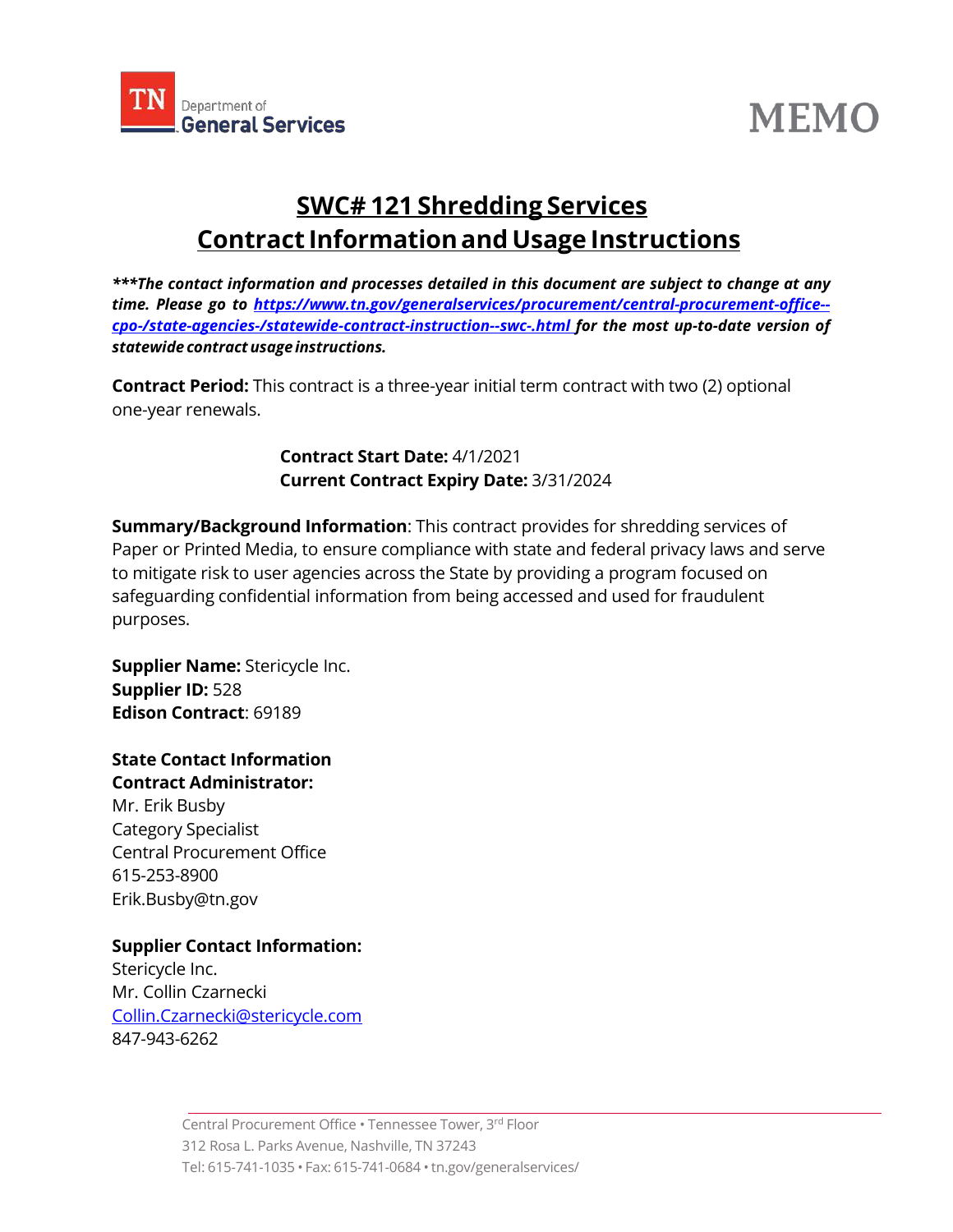#### **Usage Instructions:**

*Bin Requirements -*

- 1) Contractor will provide three bin sizes: 32 gallons, 64 gallons, and 95 gallons.
- 2) All bins are provided free of charge to the End User with no rental or delivery/pickup fees.
- 3) Contractor shall maintain all bins in operable condition, replacing locks, lids, handles, etcetera as needed. Contractor shall replace and repair damaged bins at no additional charge to the End User; the End User determines if bin needs to be replaced.

NOTE: If damage occurs due to willful State employee neglect, the End User will pay for any repair costs up to the fair market value of the bin before the loss. If willful State employee neglect results in bin being rendered unusable, then the End User will pay the fair market value of the bin before the loss.

- 4) End Users shall not place in bins any material that is highly flammable, may attract vermin or insects, or is otherwise dangerous or unsafe to store or handle, or any material that is regulated by federal or state law or regulation relating to the environment or hazardous materials.
- 5) The Contractor retains ownership of the bins. The Contractor shall agree that the State shall not be responsible for any liability incurred by the Contractor or the Contractor's employees arising out of the possession, use, maintenance, delivery, return, or collection from the bins provided by the Contractor.

*Delivery/Retrieval of bins -*

- 1) The Contractor shall deliver all bins and have them available for End User use within five (5) business days of request/purchase order, unless otherwise specified and agreed upon by End User.
- 2) Delivery and retrieval shall be made during normal business hours only, 8:00 AM to 4:30 PM Monday through Friday except for State holidays, unless prior approval for other times has been obtained from the End User in writing.
- 3) Contractor shall deliver bins on the dates and times agreed upon by the End User and Contractor; the State withholds the right to refuse any unscheduled deliveries or pickups without charge or penalty.
- 4) Contractor will be responsible for delivery, set-up, and all transportation costs.

*Servicing of bins -*

- 1) Shredding may be done 8:00 AM to 4:30 PM Monday through Friday, except for State holidays. Shredding outside of these hours must have prior written approval from End User.
- 2) Contractor to provide "Certificate of Destruction" at the end of each service to End User representative.
- 3) Scheduled Service:
	- a) Contractor shall coordinate with End Users to schedule service recurring times and dates.